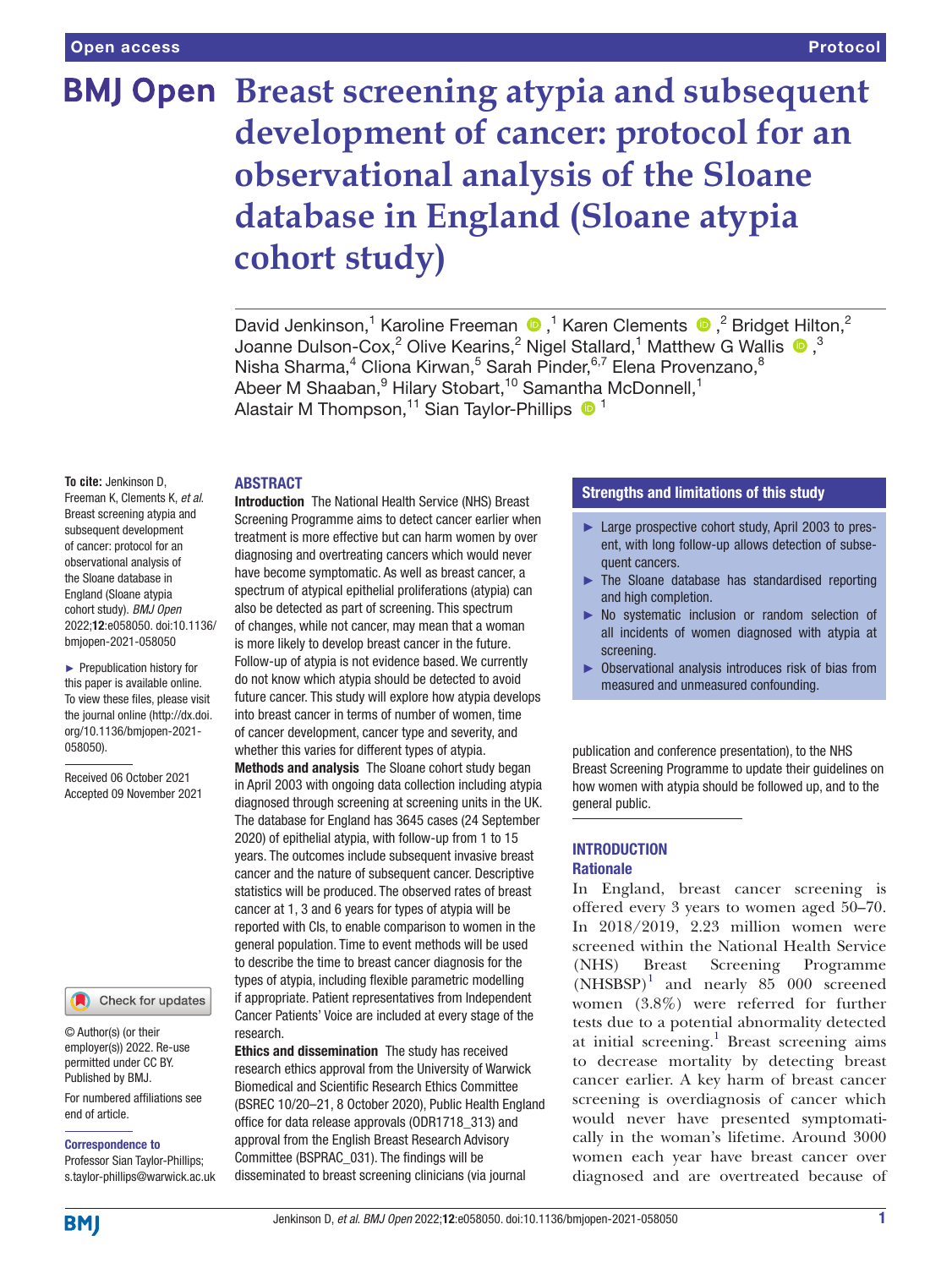breast screening.<sup>[2](#page-6-1)</sup> Biopsies in referred women detect a rapidly increasing number of atypical epithelial proliferations (atypia(s)). Atypias are a heterogeneous group of abnormalities, which are not cancer but carry a low but significant rate of associated malignancy, necessitating increased sampling (either surgical or vacuum-assisted needle biopsy) to allow more representative histological examination of the area. Owing to improvements in tech-nology we can now detect many smaller lesions<sup>[3](#page-6-2)</sup> and more lesions are classified as atypia. Atypia is diagnosed in 5%–10% of core needle biopsies performed as part of the  $NHSBSP<sup>45</sup>$  Detecting these lesions has uncertain benefit because of insufficient evidence on their risk of subsequent development into breast cancer. Furthermore, it is not clear what type of cancers subsequently develop, and only women with faster growing cancer types benefit from more frequent screening. This information is key to optimising follow-up and subsequent screening. There is also huge intercentre variability in amount of atypia detected. There are no current guidelines for follow-up after excision of atypia in England.<sup>[6](#page-6-4)</sup> Some centres undertake annual surveillance mammography for 5 years, but the NHSBSP is not willing to issue guidance or provide funding for surveillance until there is more research, in particular from analysis of the Sloane atypia data.<sup>6</sup> This study will undertake the first analysis of the Sloane atypia data. We will report the proportion of women with atypia who develop breast cancer by type of atypia and in what time frame to enable policy-makers to decide which type of atypia should be followed-up after screening, if any, and which women should be provided with annual surveillance mammography.

#### Available evidence and the evidence gap

Atypia represents a group of diverse abnormalities, including atypical ductal hyperplasia (ADH) or atypical intraductal epithelial proliferation, flat epithelial atypia (FEA), and lobular in situ neoplasia (LISN: atypical lobular hyperplasia (ALH) and lobular carcinoma in situ (LCIS)). These abnormalities are not malignant themselves, however, cancer can coexist with the lesion, $5<sup>7</sup>$  and the presence of atypia has been found to confer a 3 to 4 times increased risk of subsequent breast cancer over time. $89$ 

Pre-2015, information about subsequent risk of breast cancer consequent on a diagnosis of atypia was based on a small series of case control studies.<sup>10</sup> A 2011 meta-analysis of 238 ADH cases and 135 ALH cases reported that, relative to non-proliferative disease, the risk for women with ALH [OR 5.14, 95% CI (3.52 to 7.52)] may be higher than for women with ADH (OR 2.93, 95% CI (2.16 to 3.97)).<sup>11</sup> A further meta-analysis in  $2015^8$  $2015^8$  reported a summary relative risk for atypia in general of 3.93 (95% CI (3.24 to 4.76)), based on 13 studies.

More recently there have been four studies $391213$  investigating pure, and three studies $14-16$  investigating mixed, forms of atypia. Studies of pure atypia have limited applicability because they were based on cohorts from the

USA where diagnostic and follow-up procedures differ from the UK. Studies investigating mixed forms of atypia were mainly small  $(282^3 \text{ to } 698^{16} \text{ women})$  and heterogeneous, using different length of follow-up and different comparators (women with benign biopsies vs women without benign breast disease). Evidence from the UK is minimal and the only study from elsewhere in Europe, where management, pathology guidelines and quality assurance are similar to the UK, is small with  $115$  $115$  cases.<sup>15</sup> The published literature suggests a variable risk of malignancy due to presence or absence of atypia,<sup>15</sup> observation versus excision of atypia,<sup>[12](#page-6-12)</sup> and due to different atypia subtypes. $14-16$  Risk is three times greater for ipsilateral rather than contralateral cancer, suggesting some atypias are a true precursor rather than a general risk factor for development of invasive disease.<sup>[12 17](#page-6-12)</sup> The long-term risk of cancer in patients with FEA appears to be lower than other atypical epithelial proliferations and may indeed be negligible and not warrant surveillance mammography at the same frequency as that presently undertaken for ADH and LISN.<sup>[3](#page-6-2)</sup>

The variable risk of malignancy in different series could also be attributable to statistical error due to small sample sizes, chemoprevention in some women in a number of cohort studies, and lack of uniform reporting of benign breast disease between pathologists and institutions leading to bias in the available evidence.<sup>78</sup> Further weaknesses in the available evidence concern insufficient information on patient age, time to progression and mode of detection of future cancer.

Formulating a robust management strategy, when the published risk of malignancy of an atypia ranges widely, is challenging. Furthermore, the evidence on the type and severity of subsequent breast cancer is scarce. Only Hartmann *et al*<sup>[16](#page-6-10)</sup> described the subsequent cancers in any detail. However, this study from the USA only included 698 women with ADH and/or ALH, where detection and treatment regimens are significantly different to the UK. For both ADH and ALH there was a predominance of invasive ductal cancers; 69% were grade 2 or grade 3% and 25% were node positive. It is, therefore, difficult to know how conservative or aggressive management pathways should be for the different subgroups of atypia.

There is currently no accepted international consensus regarding the definitive management of atypia following their identification. This large-scale study of atypia from the Sloane cohort study using the English screening programme data will provide robust and generalisable evidence from which to design tailored management strategies for individual patients with atypia.

### Study objectives

- 1. To characterise atypia in terms of type, method of investigation and women's demographics.
- 2. To determine breast cancer risk over time by type of atypia.
- 3. To characterise the nature of subsequent cancers detected, and their prognostic features.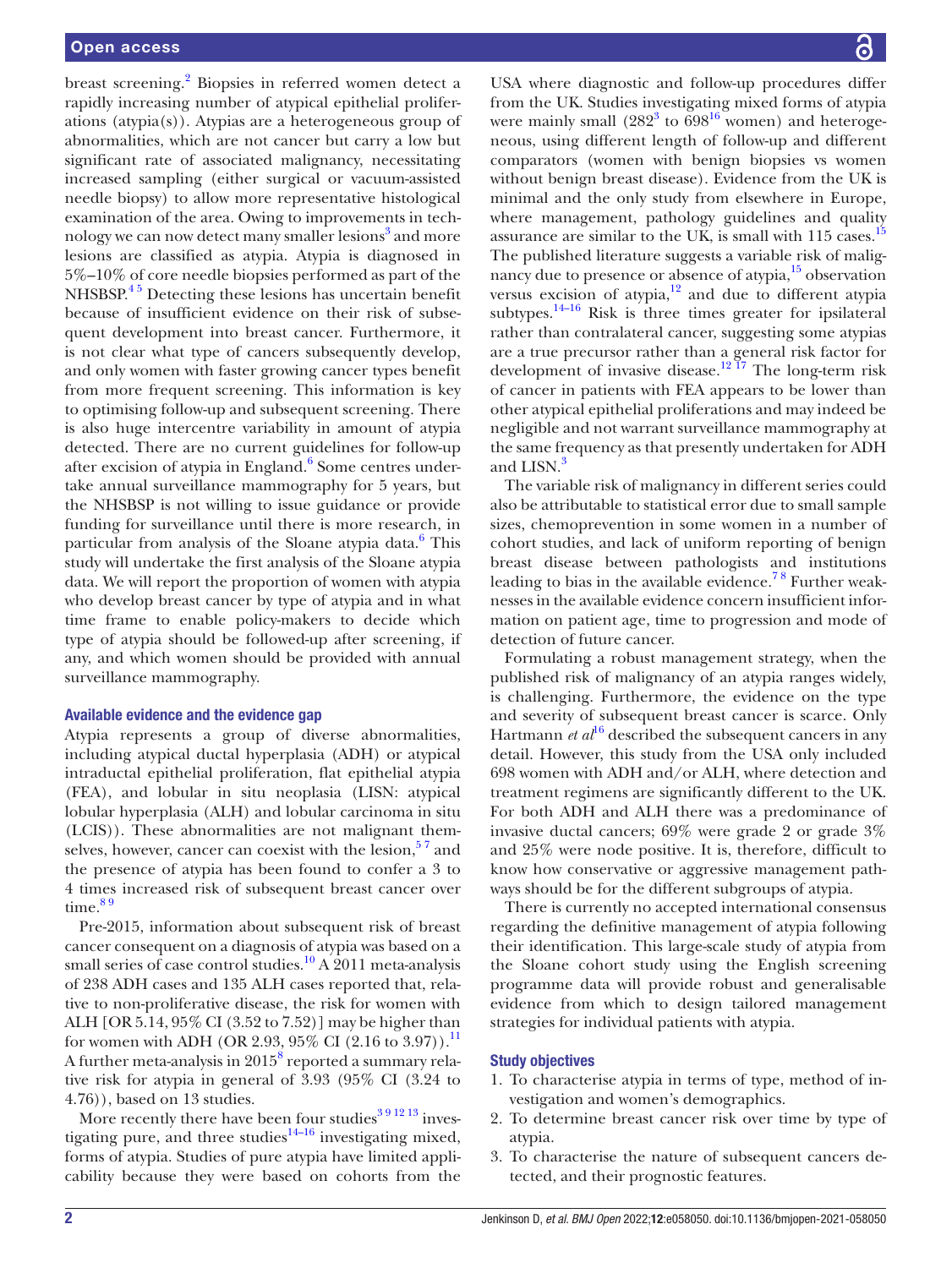- 4. To communicate results to clinicians and women.
- 5. To recommend changes to the NHSBSP quality standards.

## METHODS AND ANALYSIS

We will report the study according to the REporting of studies Conducted using Observational Routinelycollected health Data (RECORD) statement, an extension to the Strengthening the Reporting of Observational Studies in Epidemiology guidelines.<sup>18</sup>

## Data sources, cleaning, and linkage

The Sloane atypia project is a prospective cohort of atypia diagnosed through UK NHSBSP screening from April  $2003$  to the present.<sup>[19](#page-6-15)</sup> For this analysis, English screening units are included with radiology, histopathology, surgery and radiotherapy proformas. Data include age at diagnosis, mammographic features, biopsy method, histological features, surgical treatment, adjuvant treatment and vital status.

The data will be extracted and prepared by the Sloane Project team with patient identifiers removed before being uploaded for researchers based at the University of Warwick who will undertake the analysis and lead the publication and dissemination of findings. Data are entered onto the Sloane database at Public Health England, which has built-in integrity checks, which are run, along with extra validation checks, for each data request. Missing data items are subsequently completed as far as possible.

As part of the Sloane Project follow-up methodology, subsequent development of breast cancer has already been identified by matching women by NHS number and date of birth to the English Cancer Registry held by the National Cancer Registration and Analysis Service (NCRAS). The Sloane follow-up data are accessed via the internal Data Sharing Agreement between the NCRAS and the NHSBSP. The atypia cases will also be matched to the Mortality and Birth Information System to collect mortality data for censoring follow-up, and the Breast Screening Data Repository for information on invitation and attendance at subsequent screening mammography appointments. All linkage will have been done by the Sloane Project team prior to data being sent to Warwick University and no further linkage will be required. The full dataset will be transferred to researchers at Warwick University for an anticipated start date of analysis of 1 December 2021.

## Inclusion and exclusion criteria

All women identified as having epithelial atypia in the Sloane database will be included; this includes patients with ADH, LISN (both ALH and LCIS) and FEA. Women will be followed up until the earliest of: date of death, date of first further event (diagnosis of ductal carcinoma in situ (DCIS) and/or invasive breast cancer in either breast or metastatic breast cancer), or 31 March 2018. We will exclude: bilateral primary cases or the 'best prognosis'

atypia of the bilateral primaries; patients where DCIS was present in addition to the atypia; pleomorphic LCIS (as these are managed akin to DCIS); those with an unknown type of atypia; cases not from England; and patients without follow-up until 31 December 2018.

## **Outcomes**

The primary outcome will be subsequent invasive breast cancer per 1000 women diagnosed with atypia at 3 years and 6 years following atypia diagnosis (1 year is a secondary outcome). Secondary outcomes include subsequent ipsilateral breast cancer; subsequent contralateral breast cancer; and nature of subsequent cancer (type, grade, size and nodal status).

## Analysis

We will provide descriptive statistics including numbers with each type of epithelial atypia (LISN (which includes lobular neoplasia (LN) in the Sloane database), ADH and FEA); years of follow-up; age when atypia was detected; screening round when atypia was detected; diagnostic pathway; treatment received for the atypia (including number receiving mastectomy, multiple operations, endocrine treatment). We will show graphically how diagnostic pathway and treatment received have changed over time and consider potential implications of this as a confounder for length of follow-up. We will also produce summary statistics of the outcomes, for the whole cohort and by type of atypia.

We will investigate the histological nature of cancers detected by providing tabular summaries showing total number of cancers detected for all atypia groups (splitting LISN into LCIS and ALH when possible) and by providing characteristics of those cancers. These characteristics will include grade of DCIS and/or invasive carcinoma, size of the cancer, number of involved nodes, Nottingham Prognostic Index (for invasive tumours if data allows), ipsilateral or contralateral presentation, and screen or symptomatic detection (if data allows). We will also report number of deaths from breast cancer and deaths from other causes.

The primary analysis is to ascertain the breast cancer rate in the years following screening in women with atypia. We will calculate the rate, with a 95% CI, at the 3-year and 6-year time points, after the first and second rounds of screening post atypia diagnosis. This will include interval cancers and cancers detected at screening. We will then compare the 3-year rate estimate and CI with the 3-year rate for the general population, which will be matched as closely as possible to the Sloane cohort. We will discuss issues related to the comparison of rates from different cohorts. This analysis will be repeated for three types of atypia (ADH, FEA and LISN) separately.

The secondary analyses will be in two parts. First, we will analyse the rate at 1 year similarly to the analysis of the 3-year and 6-year rates in the primary analysis. We will then describe the rates at all three time points by age at atypia diagnosis to see if there are any indications of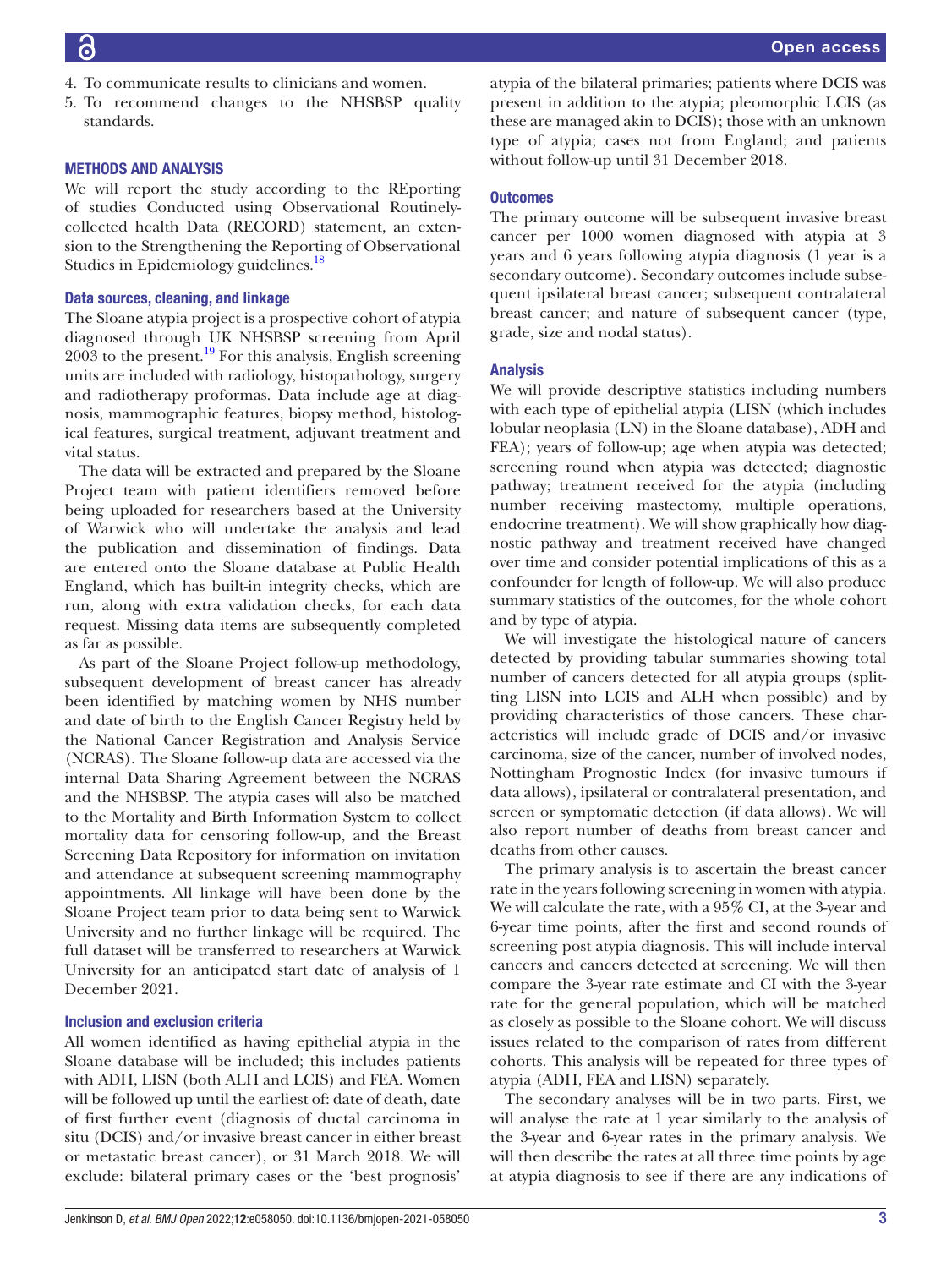different results for women of different ages. Second, we will consider the time since atypia diagnosis that a breast cancer diagnosis was made. We will calculate the rates of cancer detection, with 95% CIs, over the follow-up period for the whole cohort and for the 3 types of atypia, with corresponding risk tables featuring the number at risk, number of events and time to cancer (with 95% CIs). Death from a cause other than breast cancer will be included as a competing risk. Comparison of time to cancer detection between the types of atypia groups will be made with appropriate tests, and we will report the median/mean times to cancer. We will apply a stratified test to account for differences in age, if appropriate.

If there are sufficient events to make more complex analysis feasible, we will extend the analysis to estimate the probability of cancer diagnosis over the period of follow-up for each group by using flexible parametric modelling. This will allow adjustment for other observed variables, such as age, in a multivariable analysis. The models will be repeated to investigate: (1) ipsilateral versus contralateral cancer; (2) different diagnostic pathways; (3) radiological calcification versus other imaging features and (4) the subdivision of LISN into its two component parts, ALH and LCIS. Quantitative variables such as age will be retained as continuous variables wherever possible.

We will report the overall patterns of missing data, exploring, if appropriate, the sensitivity to missing data using multiple imputation methods. We will also report the predicted cancer probabilities from 1 to 6 years, to assist with decision making regarding screening interval ranges post atypia diagnosis. We will also perform sensitivity analyses on whether a cancer diagnosed within 6 months of a diagnosis of atypia should be included or excluded (as probably representing cancers missed at screening).

When atypia is detected at baseline screening with narrow bore core biopsy (for example 14 gauge), extra tissue is subsequently taken either through vacuumassisted biopsy (eg, 7 gauge) or open surgical biopsy. This choice could influence results if, for example, a more extensive surgical biopsy widely excised a precursor lesion. The probability of subsequent cancer detection may also be affected by the follow-up regimen (annual or triennial screening) as this will affect probability of detection. Annual screening after a diagnosis of atypia has been standard practice since  $2016<sup>6</sup>$  $2016<sup>6</sup>$  $2016<sup>6</sup>$  but there was some variability prior to that. Biopsy methods and frequency of screening in the follow-up period will be considered as potential explanatory variables.

Since the aim of this project is to understand the probability of subsequent cancer in a representative cohort of women with screen detected atypia, we do not wish to adjust for other risk factors. For example, if presence of atypia was correlated with very high genetic risk of cancer, and within 3 years of atypia detection mammography detectable cancer develops but not directly resulting from the atypia, then policy-makers would wish to see that risk included in our results rather than modelled out through inclusion of genetics as a confounder. The predictors of cancer development are very complex, and our approach will not be to try to fully model these, but instead focus on the generalisability of the sample to screening practice to inform policy.

#### Sample size

On the most recent data review (24 September 2020) the Sloane database had 3645 cases of epithelial atypia with between 1 and 15 years of follow-up. Of these, 3043 meet our study inclusion criteria from the English NHSBSP, of which 1530 are recorded as LN/LISN, 1068 as ADH and 445 FEA. There are 496 patients with histological details awaiting addition to the database. The number of individuals is larger than in any other previous primary study with comparable follow-up, a high level of data completion and information on follow-up and treatment. We expect less variability in the data than encountered in systematic reviews because of standardisation of reporting cases using proformas for data submission and because of in-built quality assurance measures in the NHSBSP, including pathology guidelines for diagnosis and reporting of lesions.[20](#page-6-16)

Critical information for policy-makers is the proportion of women with each type of atypia who develop cancer in the 3 years prior to their next scheduled screen (and the type of cancer detected), to determine whether yearly screening is necessary or standard 3 yearly screening is sufficient.

We have estimated the rate of breast cancer in the general population at 1 year, 3 years and 6 years after screening. The 1-year rate uses interval cancer data only,<sup>[21](#page-6-17)</sup> and the 3-year rate includes screen detected cancers (from women invited to be screened again within 5 years of their previous screen) as well.<sup>[1](#page-6-0)</sup> The 6-year rates are estimates, produced by doubling the values at 3 years (see [table](#page-3-0) 1).

For the sample sizes given for each type of atypia we have calculated what the minimum observed rate (to one decimal place) would need to be for its 95% CI (Wilson, with continuity correction)<sup>22</sup> to be above the general

<span id="page-3-0"></span>

| Table 1<br>Estimates of the rate of breast cancer per 1000 women at 1, 3 and 6 years after screening |       |        |        |  |  |
|------------------------------------------------------------------------------------------------------|-------|--------|--------|--|--|
| Year                                                                                                 |       |        |        |  |  |
| Interval cancers per 1000 women <sup>21</sup>                                                        | 0.553 | 2.907  | 5.814  |  |  |
| Screen detected cancers per 1000 women                                                               |       | 8.007  | 16.014 |  |  |
| Total                                                                                                | 0.553 | 10.914 | 21.828 |  |  |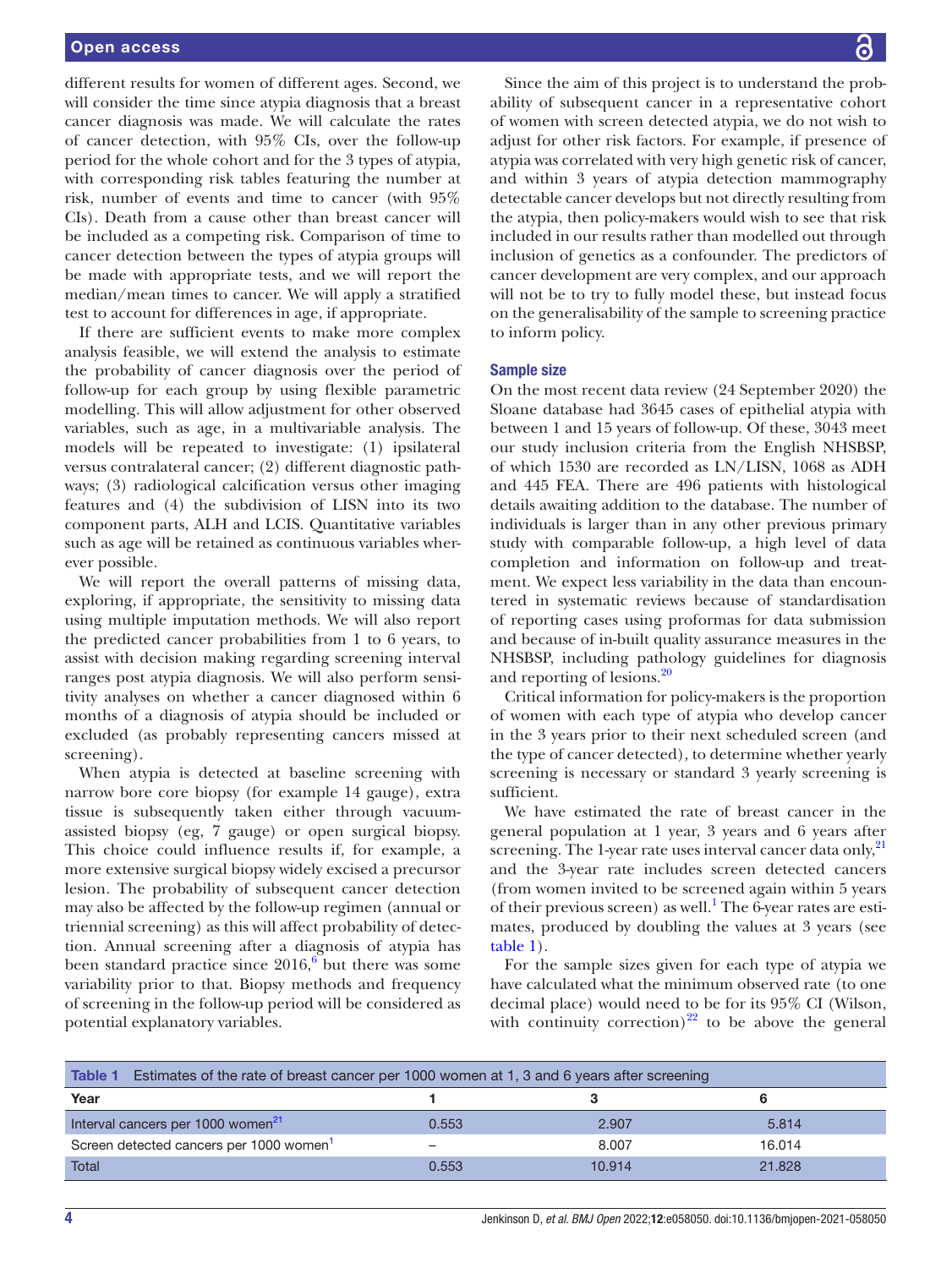<span id="page-4-0"></span>

| Observed breast cancer rate per 1000 women required for 95% CI to be above the general population rate<br>Table 2 |              |             |                           |                   |                            |        |                            |
|-------------------------------------------------------------------------------------------------------------------|--------------|-------------|---------------------------|-------------------|----------------------------|--------|----------------------------|
|                                                                                                                   |              | Year 1      |                           | Year <sub>3</sub> |                            | Year 6 |                            |
|                                                                                                                   | <b>Cases</b> | Rate        | 95% CI                    | Rate              | 95% CI                     | Rate   | 95% CI                     |
| Population rate                                                                                                   |              | 0.55        |                           | 10.91             |                            | 21.83  |                            |
| Projected rate using existing<br>evidence                                                                         |              | $2.2 - 100$ |                           | 44                |                            | 87     |                            |
| Lowest rate observable using our data, for which 95% CI wholly above population rate                              |              |             |                           |                   |                            |        |                            |
| Flat epithelial atypia                                                                                            | 445          | 3.9         | $(0.57 \text{ to } 17.1)$ | 21.7              | $(10.92 \text{ to } 41.3)$ | 36.6   | (21.88 to 59.7)            |
| Atypical ductal hyperplasia                                                                                       | 1068         | 2.5         | $(0.58 \text{ to } 8.5)$  | 17.7              | $(10.98 \text{ to } 28.1)$ | 31.1   | $(21.86 \text{ to } 43.8)$ |
| Lobular neoplasia/lobular in situ<br>neoplasia                                                                    | 1530         | 2.1         | $(0.57 \text{ to } 6.4)$  | 16.5              | $(10.96 \text{ to } 24.6)$ | 29.5   | $(21.85 \text{ to } 39.6)$ |
| All types                                                                                                         | 3043         | 1.6         | $(0.58 \text{ to } 4.0)$  | 14.8              | $(10.94 \text{ to } 19.9)$ | 27.2   | $(21.85 \text{ to } 33.8)$ |

population rate. This was performed for the three types of atypia we are considering separately, and also combined ([table](#page-4-0) 2). [Table](#page-4-1) 3 shows the breast cancer rate in women with atypia that is detectable with 80% power in a twosided 5% significance test comparing it to the breast cancer rate in the general population, for each type of atypia and for all types combined, at 1, 3 and 6 years after diagnosis with atypia.

This level of precision is anticipated to be sufficient for policy making. The main analysis is at 3 years. Here, if the rate for all types of atypia is 14.8 per thousand or higher, we will be able to measure that with a 95% CI not overlapping the general population figure, so we could detect an increase of 3.9 per thousand women screened or more. When applied to the rarest type of atypia, FEA, if the rate is 21.7 per thousand or higher, we will be able to measure that with a 95% CI not overlapping the general population figure. Small case control studies have estimated that the risk of cancer may be four times higher in women with atypia, so around 44 per thousand at 3 years. We have many more cases than would be required to detect such a change, for atypia overall and for each subtype.

For the secondary outcome of cancer detection rate at 1 year after screening we are examining whether there is a very substantial increase, representing an issue with the biopsy procedure/decision making at the screening episode at which the diagnosis of atypia was made; in other words, whether it is likely that there was a missed cancer that was present contemporaneously. Such an issue may result in a very high rate of 20–100 per thousand women

screened. With these sample sizes an observed rate of 3.9 per thousand or more would produce a 95% CI above the general population rate, even for the rarest form of atypia included.

## Bias and confounding

Women with atypia are not typically given any cancer treatment in the UK (chemotherapy, radiotherapy or hormonal therapy), so that will not bias cancer recurrence rates downwards. We will also consider, if possible, any effects due to the long period of time that women with atypia diagnoses have been added to the Sloane atypia database.

As the Sloane atypia database is not a consecutive or random selection of cases of epithelial atypia in England, but is reliant on centres voluntarily reporting cases, there is the potential for selection bias from two sources. First, if selection was associated with subsequent outcomes (development of cancer) this would represent serious bias. However, this is likely not the case, because data are prospectively collected before subsequent outcomes are known. Second, non-random selection of cases at the point of detection (eg, more interesting cases), would change the spectrum of disease included and limit generalisability. We expect the selection to be incomplete but will check this empirically. There are 924 cases from 30 centres who have provided a complete consecutive sample (checked through retrospective review), whose characteristics we will compare to the rest of the cohort from centres with incomplete reporting. We will also repeat

<span id="page-4-1"></span>

| Atypia rate of breast cancer (per 1000 women) detectable at 80% power compared with the general population rate<br>Table 3 |       |             |        |        |  |  |
|----------------------------------------------------------------------------------------------------------------------------|-------|-------------|--------|--------|--|--|
|                                                                                                                            | Cases | Year 1      | Year 3 | Year 6 |  |  |
| Population rate                                                                                                            |       | 0.55        | 10.91  | 21.83  |  |  |
| Projected rate using existing evidence                                                                                     |       | $2.2 - 100$ | 44     | 87     |  |  |
| Minimum atypia rate detectable at 80% power                                                                                |       |             |        |        |  |  |
| Flat epithelial atypia                                                                                                     | 445   | 80.6        | 29     | 45.4   |  |  |
| Atypical ductal hyperplasia                                                                                                | 1068  | 44          | 21.6   | 36.1   |  |  |
| Lobular neoplasia/lobular in situ neoplasia                                                                                | 1530  | 35.2        | 19.6   | 33.5   |  |  |
| All types                                                                                                                  | 3043  | 23.9        | 16.8   | 29.9   |  |  |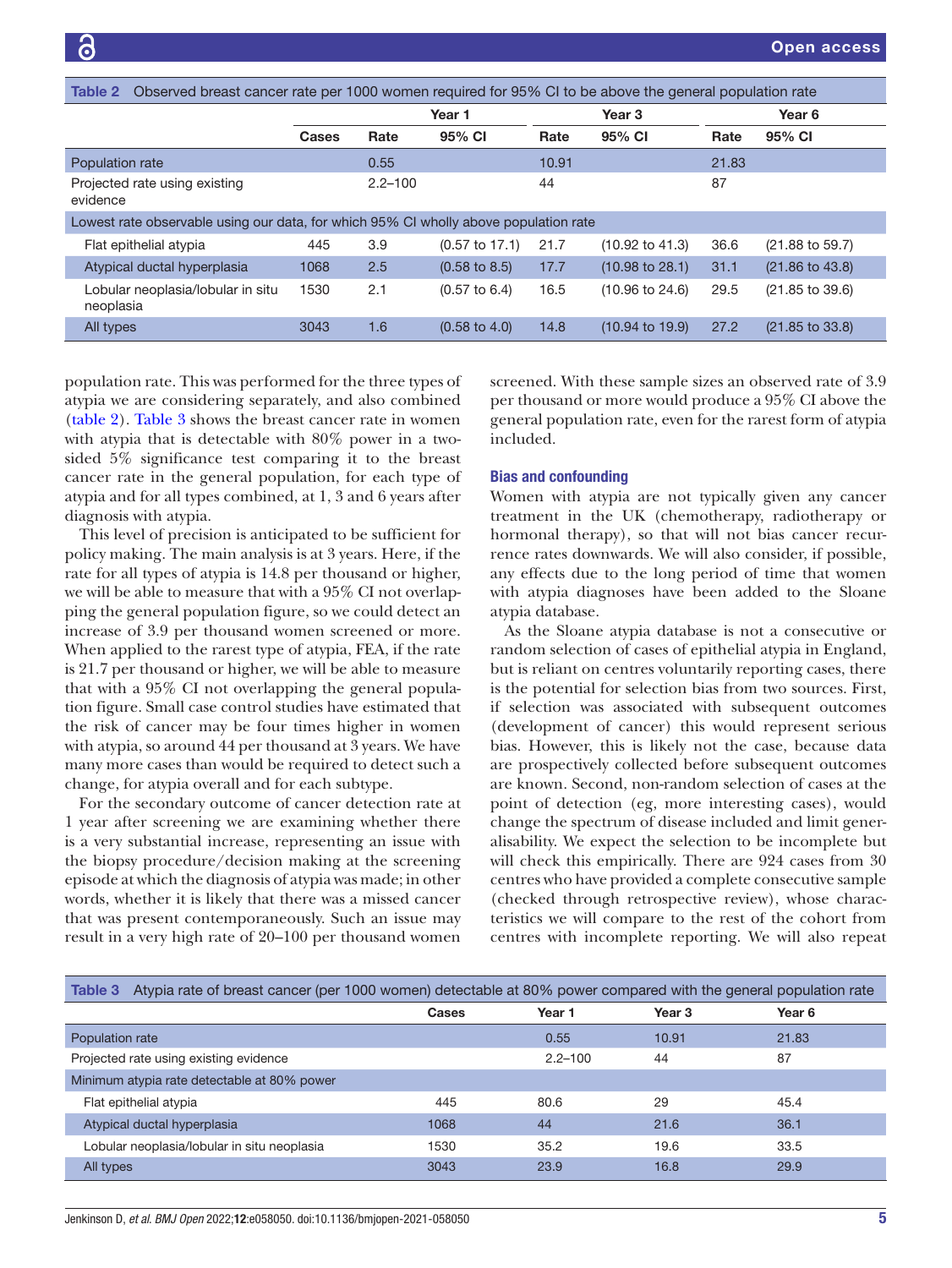## Open access

all of the main analyses just for the subset of cases from centres with complete reporting. Since 2014/2015, a list of numerical identifiers for women with atypia are identified by computer report, and centres work through the cases systematically according to administrative capacity, greatly limiting selection bias.

Variables such as comorbidities, fitness levels, socioeconomic status, family history and genetic testing are not collected as part of the Sloane project and are not collected as part of the NHSBSP; and are, therefore, not available for this study.

Validation of atypia data has been performed by cross checking with original screening unit source documents for patients with recurrence, and more generally against the Association of Breast Surgery national audits (ABS/ NHSBSP) 2006/2007–2011/2012.<sup>23</sup> Missing (unknown) data are rare in the Sloane audit for key comparisons, including use of radiotherapy (0.5%), grade (0.1%), tumour size  $(0.4\%)$  or cause of death  $(0.1\%)$ .

Central pathology review is not performed in the Sloane audits, and there may therefore be inconsistencies in the diagnosis of epithelial atypia; for example, over the period of the audit, and histopathology terminology has changed regarding classification of FEA. However, the NHSBSP Pathology QA programme provides some mitigation for standardisation of diagnosis across units but not for changes over time.

Finally, lesions may have multiple types of atypia present in the same biopsy and different processes may also be seen in the core biopsy and subsequent vacuumassisted or surgical biopsy. This will be considered carefully in terms of internal validity and generalisability when drawing conclusions from the research and adjusted for as part of the analysis where possible.

#### Patient and public involvement

Warwick Medical School and the Sloane Project both have a longstanding partnership with the Independent Cancer Patients' Voice (ICPV) to include patient representation at every stage of research. The Sloane Atypia Audit Project has been developed in partnership with the ICPV. The variability of care between screening centres has been identified as a priority throughout this time, and our proposed analysis followed by development of national guidelines is designed to reduce this variability.

The PPI advisors regularly meet with the members of the Sloane project to discuss progress, and comment from a patient point of view on research ideas, clinician surveys and communication. They have contributed to the development of the outline research application and have commented on this study protocol. Particular tasks will include:

- Assisting with interpretation of study findings, considering their knowledge and experience.
- ► Coproducing documents summarising study findings (eg, plain English summaries), and website content aimed at dissemination to the public.
- ► Advising on the communication of study findings to both the breast screening community and the public.
- Assisting in leading two focus groups in which we will explain our findings and explore recommendations based on these findings, to receive different perspectives on our conclusions, and identify other implications of our proposed changes for women screened.

Further, the wider ICPV community, and representatives of the public, will be involved in reviewing website content aimed at public dissemination of results.

#### ETHICS AND DISSEMINATION

We have received research ethics approval from the University of Warwick Biomedical and Scientific Research Ethics Committee (BSREC 10/20–21, 8 October 2020), Public Health England office for data release approvals (ODR1718\_313) and approval from the English Breast Research Advisory Committee (BSPRAC\_031).

We will communicate findings to breast screening clinicians through journal publications and relevant conferences. We will also communicate results directly to breast cancer charities, including Breast Cancer Now and Cancer Research UK and to the general public, particularly women of screening age.

We will recommend changes to the NHSBSP Quality Assurance Guidance through holding two workshops with policy-makers and coauthors. Updating this guidance is key to implementation because this guidance is used as the basis for commissioning breast screening services.

## **DISCUSSION**

We present the protocol for the first analysis of the Sloane atypia database to establish cancer rates over time by atypia type in women diagnosed with atypia through routine breast cancer screening in England. Current evidence is scanty and/or may not be generalisable to the UK breast screening programme. Our study has several strengths, including, a large prospective cohort from April 2003 to the present with long follow-up which allows the detection of subsequent cancers. The Sloane database has standardised reporting and high completion. However, undertaking an observational analysis does not allow the systematic inclusion or random selection of all women diagnosed with atypia at screening and has the disadvantage of introducing risk of bias from measured and unmeasured confounding, which will be addressed by repeating some analyses on the data from the centres that have complete cases only for comparison. This large-scale study of atypia from the English screening programme will help to address the current knowledge gaps to enable policy-makers to design tailored management strategies for individual atypia.

#### Author affiliations

<sup>1</sup>Warwick Medical School, University of Warwick, Coventry, UK <sup>2</sup>Screening Quality Assurance Services, NHS England and NHS Improvement, Birmingham, UK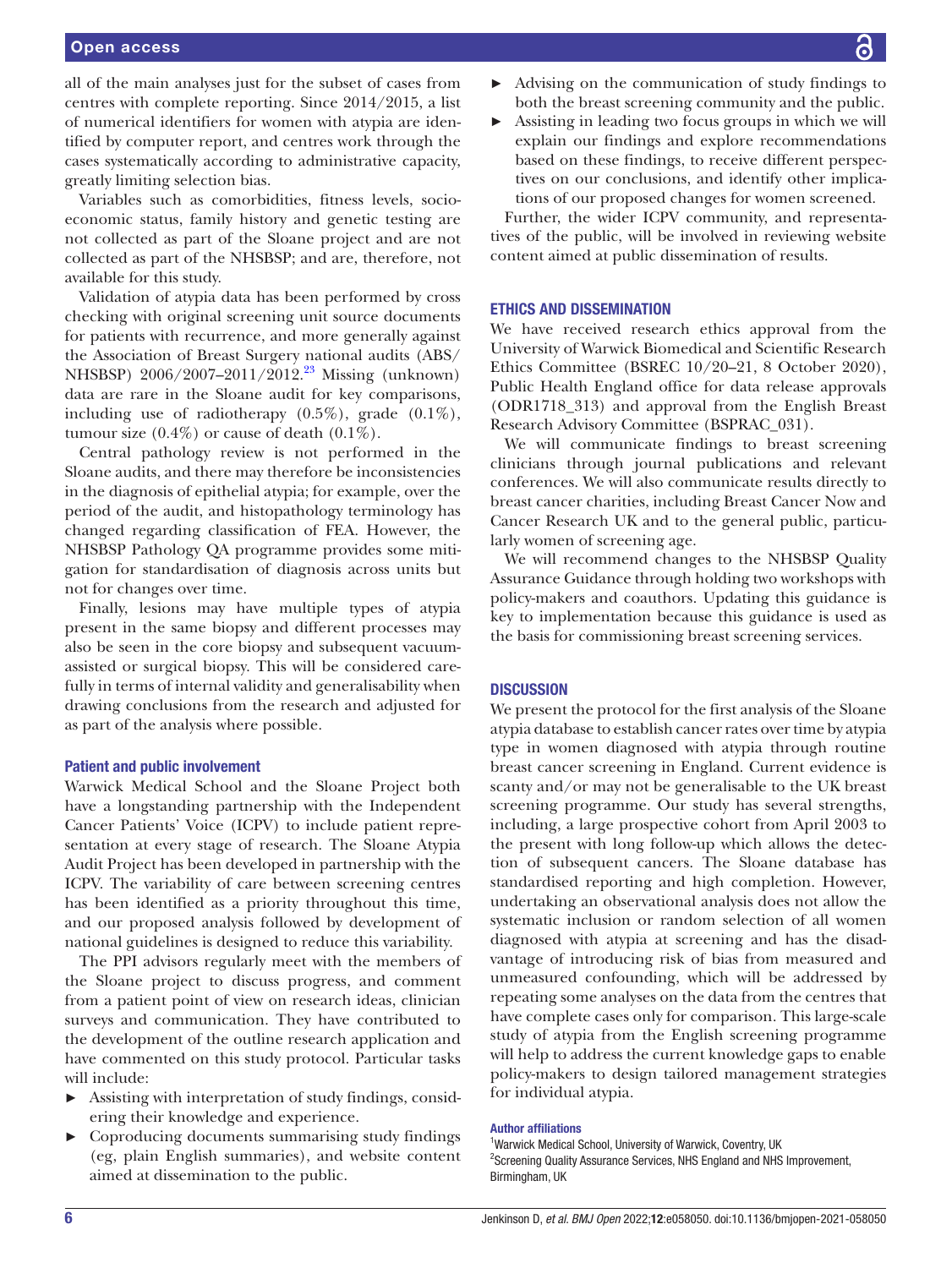<sup>3</sup> Cambridge Breast Unit and NIHR Cambridge Biomedical Research Centre, Cambridge University Hospitals NHS Trust, Cambridge, UK

4 Breast Screening Unit, Seacroft Hospital, Leeds Teaching Hospitals NHS Trust, Leeds, UK

5 Department of Surgery, The University of Manchester, Manchester, UK <sup>6</sup>School of Cancer & Pharmaceutical Sciences, King's College London, London, UK <sup>7</sup> Comprehensive Cancer Centre at Guy's Hospital, Guy's and St Thomas' NHS Foundation Trust, London, UK

<sup>8</sup>Histopathology and NIHR Cambridge Biomedical Research Centre, Cambridge University Hospitals NHS Foundation Trust, Cambridge, UK

9 University Hospitals Birmingham NHS Foundation Trust, Queen Elizabeth Hospital Birmingham, Birmingham, UK

<sup>10</sup>Independent Cancer Patients' Voice, London, UK

<sup>11</sup>Department of Surgical Oncology, Dan L Duncan Comprehensive Cancer Center, Baylor College of Medicine, Houston, Texas, USA

Contributors DJ, KF, KC, BH, JD-C, OK, NSt, MGW, NSh, SP, EP, HS, SM and ST-P contributed to the conceptualisation of the study, designed the protocol and participated in the funding acquisition of the study. DJ and KF drafted the protocol. All authors commented on the draft protocol with substantial contributions and reviewed and agreed the final version of the manuscript. The corresponding author attests that all listed authors meet authorship criteria and that no others meeting the criteria have been omitted.

Funding This study is funded by the NIHR Research for Patient Benefit Call (RfPB) (NIHR202220). At the time of writing, the Sloane Project work is undertaken within the Screening QA Service at NHS England and NHS Improvement. The Sloane Project has received funding since the work commenced in 2002 from the following: NHS Breast Screening Programme (via Public Health England April 2013 to September 2021, previously NHS 2002–2013), Breast Cancer Research Trust (2-year project grant 2008-2009), Pfizer (3-year unrestricted educational grant 2005–2007), Ad hoc fundraising events and private donations. The funders have not had any involvement in the study design, in the data collection, in the writing of the manuscript or in the decision to submit the manuscript for publication.

Disclaimer The views expressed are those of the author(s) and not necessarily those of the NHS, the NIHR or the Department of Health and Social Care. The funder had no role in the study design, data collection, data analysis and interpretation, writing of the report or the decision to submit for publication.

Competing interests All authors have completed the ICMJE uniform disclosure form at ICMJE | Disclosure of Interest and declare: DJ, KF, ST-P, NSt, NSh and SP receive funding from the NIHR Research for Patient Benefit Call (RfPB) for the conduct of this study. ST-P is funded by the NIHR through a career development fellowship (NIHR-CDF-2016-09-018). EP received a speaker's honoraria and travel costs from Roche to speak at an advisory group meeting. EP participates as a IPB advisor at advisory group meetings. KC is funded as part of the Cancer Grand Challenges PRECISION team which is funded by Cancer Research UK and the Dutch Cancer Society. HS received travel and support to attend meetings of CRUK Grand Challenge Precision. SP is a member of the PRECISION Consortium, a recipient of a Cancer Research UK Grand Challenge Award, jointly funded by Cancer Research UK and the Dutch Cancer Society (KWF). AMS has participated in Advisory Boards for Exact Sciences and Veracyte. BH, SM, MGW, OK, JD-C, CK and AMT have nothing to declare.

Patient and public involvement Patients and/or the public were involved in the design, or conduct, or reporting, or dissemination plans of this research. Refer to the Methods section for further details.

#### Patient consent for publication Not applicable.

Provenance and peer review Not commissioned; peer reviewed for ethical and funding approval prior to submission.

Open access This is an open access article distributed in accordance with the Creative Commons Attribution 4.0 Unported (CC BY 4.0) license, which permits others to copy, redistribute, remix, transform and build upon this work for any purpose, provided the original work is properly cited, a link to the licence is given, and indication of whether changes were made. See: [https://creativecommons.org/](https://creativecommons.org/licenses/by/4.0/) [licenses/by/4.0/.](https://creativecommons.org/licenses/by/4.0/)

#### ORCID iDs

Karoline Freeman<http://orcid.org/0000-0002-9963-2918> Karen Clements<http://orcid.org/0000-0003-0113-4409> Matthew G Wallis <http://orcid.org/0000-0001-7141-281X>

Sian Taylor-Phillips <http://orcid.org/0000-0002-1841-4346>

#### **REFERENCES**

- <span id="page-6-0"></span>1 Screening & Immunisations Team NHS Digital. Breast screening programme England, 2018-19, 2020. Available: [https://files.digital.](https://files.digital.nhs.uk/0A/9D9F34/breast-screening-programme-eng-2018-19-report.pdf) [nhs.uk/0A/9D9F34/breast-screening-programme-eng-2018-19](https://files.digital.nhs.uk/0A/9D9F34/breast-screening-programme-eng-2018-19-report.pdf) [report.pdf](https://files.digital.nhs.uk/0A/9D9F34/breast-screening-programme-eng-2018-19-report.pdf) [Accessed 19 Feb 2020].
- <span id="page-6-1"></span>2 Marmot MG, Altman DG, Cameron DA, *et al*. The benefits and harms of breast cancer screening: an independent review. *[Br J Cancer](http://dx.doi.org/10.1038/bjc.2013.177)* 2013;108:2205–40.
- <span id="page-6-2"></span>3 Said SM, Visscher DW, Nassar A, *et al*. Flat epithelial atypia and risk of breast cancer: a Mayo cohort study. *[Cancer](http://dx.doi.org/10.1002/cncr.29243)* 2015;121:1548–55.
- <span id="page-6-3"></span>4 Andreu FJ, Sáez A, Sentís M, *et al*. Breast core biopsy reporting categories—An internal validation in a series of 3054 consecutive lesions. *[Breast](http://dx.doi.org/10.1016/j.breast.2006.06.009)* 2007;16:94–101.
- <span id="page-6-5"></span>5 Forester ND, Lowes S, Mitchell E, *et al*. High risk (B3) breast lesions: what is the incidence of malignancy for individual lesion subtypes? A systematic review and meta-analysis. *[Eur J Surg Oncol](http://dx.doi.org/10.1016/j.ejso.2018.12.008)* 2019;45:519–27.
- <span id="page-6-4"></span>6 Public Health England. NHS breast screening programme: clinical guidance for breast cancer screening assessment, 2016. Available: [https://assets.publishing.service.gov.uk/government/uploads/](https://assets.publishing.service.gov.uk/government/uploads/system/uploads/attachment_data/file/567600/Clinical_guidance_for_breast__cancer_screening__assessment_Nov_2016.pdf) [system/uploads/attachment\\_data/file/567600/Clinical\\_guidance\\_for\\_](https://assets.publishing.service.gov.uk/government/uploads/system/uploads/attachment_data/file/567600/Clinical_guidance_for_breast__cancer_screening__assessment_Nov_2016.pdf) [breast\\_\\_cancer\\_screening\\_\\_assessment\\_Nov\\_2016.pdf](https://assets.publishing.service.gov.uk/government/uploads/system/uploads/attachment_data/file/567600/Clinical_guidance_for_breast__cancer_screening__assessment_Nov_2016.pdf) [Accessed 19 Feb 2020].
- <span id="page-6-13"></span>7 El-Sayed ME, Rakha EA, Reed J, *et al*. Predictive value of needle core biopsy diagnoses of lesions of uncertain malignant potential (B3) in abnormalities detected by mammographic screening. *[Histopathology](http://dx.doi.org/10.1111/j.1365-2559.2008.03158.x)* 2008;53:650–7.
- <span id="page-6-6"></span>8 Dyrstad SW, Yan Y, Fowler AM, *et al*. Breast cancer risk associated with benign breast disease: systematic review and meta-analysis. *[Breast Cancer Res Treat](http://dx.doi.org/10.1007/s10549-014-3254-6)* 2015;149:569–75.
- 9 King TA, Pilewskie M, Muhsen S, *et al*. Lobular carcinoma in situ: a 29-year longitudinal experience evaluating clinicopathologic features and breast cancer risk. *[J Clin Oncol](http://dx.doi.org/10.1200/JCO.2015.61.4743)* 2015;33:3945–52.
- <span id="page-6-7"></span>10 Page DL, Dupont WD, Rogers LW, *et al*. Atypical hyperplastic lesions of the female breast. A long-term follow-up study. *[Cancer](http://dx.doi.org/10.1002/1097-0142(19850601)55:11<2698::AID-CNCR2820551127>3.0.CO;2-A)* 1985;55:2698–708.
- <span id="page-6-8"></span>11 Zhou W-B, Xue D-Q, Liu X-A, *et al*. The influence of family history and histological stratification on breast cancer risk in women with benign breast disease: a meta-analysis. *[J Cancer Res Clin Oncol](http://dx.doi.org/10.1007/s00432-011-0979-z)* 2011;137:1053–60.
- <span id="page-6-12"></span>12 Shah-Khan MG, Geiger XJ, Reynolds C, *et al*. Long-term followup of lobular neoplasia (atypical lobular hyperplasia/lobular carcinoma in situ) diagnosed on core needle biopsy. *[Ann Surg Oncol](http://dx.doi.org/10.1245/s10434-012-2534-9)* 2012;19:3131–8.
- 13 Mao K, Yang Y, Wu W, *et al*. Risk of second breast cancers after lobular carcinoma in situ according to hormone receptor status. *[PLoS One](http://dx.doi.org/10.1371/journal.pone.0176417)* 2017;12:e0176417.
- <span id="page-6-9"></span>14 Collins LC, Aroner SA, Connolly JL, *et al*. Breast cancer risk by extent and type of atypical hyperplasia: an update from the nurses' health studies. *[Cancer](http://dx.doi.org/10.1002/cncr.29775)* 2016;122:515–20.
- <span id="page-6-11"></span>15 Castells X, Domingo L, Corominas JM, *et al*. Breast cancer risk after diagnosis by screening mammography of nonproliferative or proliferative benign breast disease: a study from a population-based screening program. *[Breast Cancer Res Treat](http://dx.doi.org/10.1007/s10549-014-3208-z)* 2015;149:237–44.
- <span id="page-6-10"></span>16 Hartmann LC, Degnim AC, Santen RJ, *et al*. Atypical hyperplasia of the breast — risk assessment and management options. *[N Engl J](http://dx.doi.org/10.1056/NEJMsr1407164)  [Med Overseas Ed](http://dx.doi.org/10.1056/NEJMsr1407164)* 2015;372:78–89.
- 17 Page DL, Schuyler PA, Dupont WD, *et al*. Atypical lobular hyperplasia as a unilateral predictor of breast cancer risk: a retrospective cohort study. *[Lancet](http://dx.doi.org/10.1016/S0140-6736(03)12230-1)* 2003;361:125–9.
- <span id="page-6-14"></span>18 Benchimol EI, Smeeth L, Guttmann A, *et al*. The reporting of studies conducted using observational routinely-collected health data (RECORD) statement. *[PLoS Med](http://dx.doi.org/10.1371/journal.pmed.1001885)* 2015;12:e1001885.
- <span id="page-6-15"></span>19 Public Health England. Breast screening: the Sloane project. Available: <http://www.gov.uk/phe/sloane-project>[Accessed 12 May 2020].
- <span id="page-6-16"></span>20 The Royal College of Pathologists. Guidelines for non-operative diagnostic procedures and reporting in breast cancer screening, 2021. Available: [https://www.rcpath.org/uploads/assets/4b16f19c](https://www.rcpath.org/uploads/assets/4b16f19c-f7bd-456c-b212f557f8040f66/G150-Non-op-reporting-breast-cancer-screening.pdf)[f7bd-456c-b212f557f8040f66/G150-Non-op-reporting-breast](https://www.rcpath.org/uploads/assets/4b16f19c-f7bd-456c-b212f557f8040f66/G150-Non-op-reporting-breast-cancer-screening.pdf)[cancer-screening.pdf](https://www.rcpath.org/uploads/assets/4b16f19c-f7bd-456c-b212f557f8040f66/G150-Non-op-reporting-breast-cancer-screening.pdf) [Accessed 16 Sep 2021].
- <span id="page-6-17"></span>21 Bennett RL, Sellars SJ, Moss SM. Interval cancers in the NHS breast cancer screening programme in England, Wales and Northern Ireland. *[Br J Cancer](http://dx.doi.org/10.1038/bjc.2011.3)* 2011;104:571–7.
- <span id="page-6-18"></span>22 Newcombe RG. Two-sided confidence intervals for the single proportion: comparison of seven methods. *[Stat Med](http://dx.doi.org/10.1002/(SICI)1097-0258(19980430)17:8<857::AID-SIM777>3.0.CO;2-E)* 1998;17:857–72.